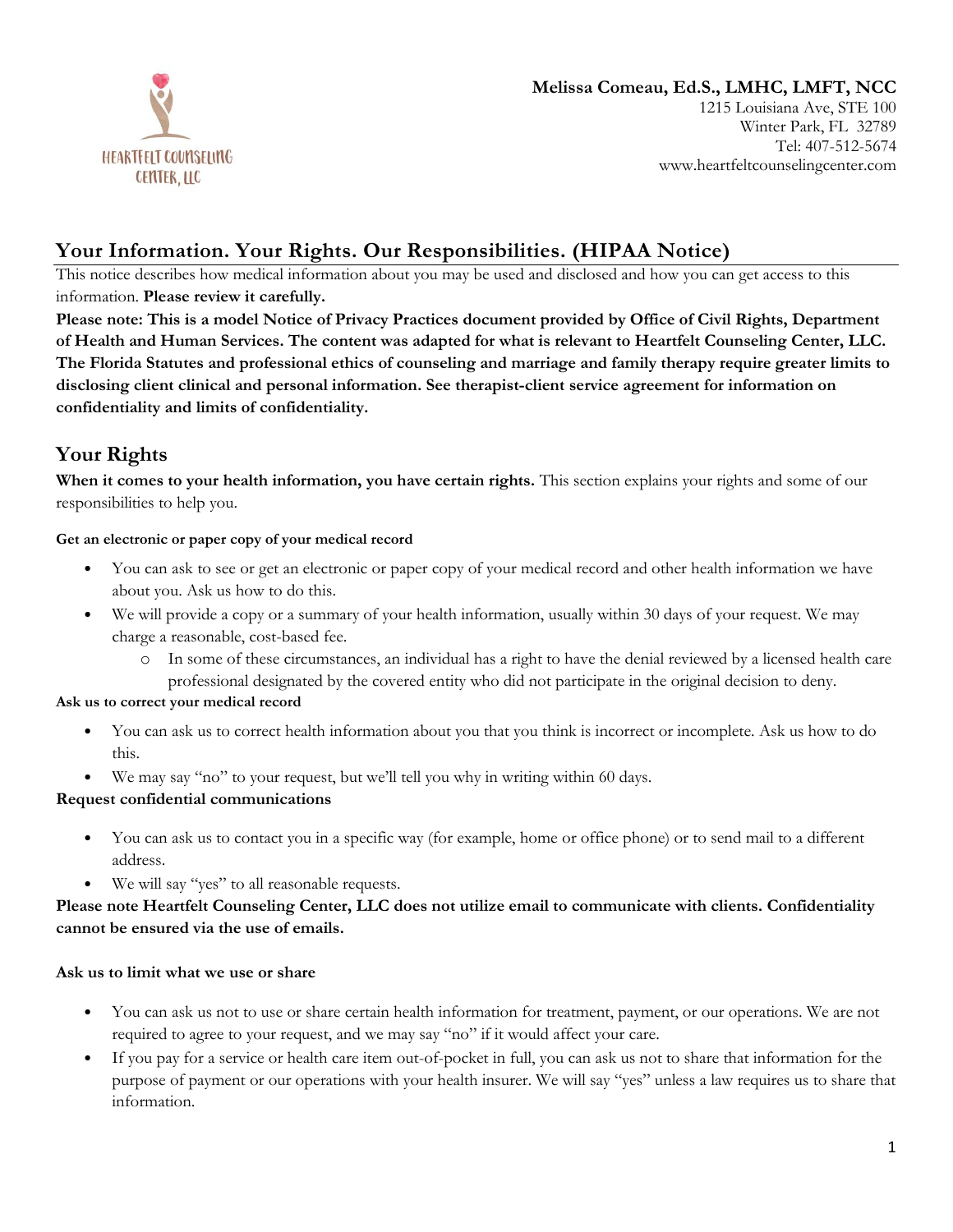## **Please note Heartfelt Counseling Center, LLC currently does not accept health insurance.**

## **Get a list of those with whom we've shared information**

- You can ask for a list (accounting) of the times we've shared your health information for six years prior to the date you ask, who we shared it with, and why.
- We will include all the disclosures except for those about treatment, payment, and health care operations, and certain other disclosures (such as any you asked us to make). We'll provide one accounting a year for free but will charge a reasonable, cost-based fee if you ask for another one within 12 months.

### **Get a copy of this privacy notice**

You can ask for a paper copy of this notice at any time, even if you have agreed to receive the notice electronically. We will provide you with a paper copy promptly.

## **Please note Heartfelt Counseling Center, LLC does not utilize email to communicate with clients. Confidentiality cannot be ensured via the use of emails.**

### **Choose someone to act for you**

- If you have given someone medical power of attorney or if someone is your legal guardian, that person can exercise your rights and make choices about your health information.
- We will make sure the person has this authority and can act for you before we take any action.

### **File a complaint if you feel your rights are violated**

- You can complain if you feel we have violated your rights by contacting us using the information on page 1.
- You can file a complaint with the U.S. Department of Health and Human Services Office for Civil Rights by sending a letter to 200 Independence Avenue, S.W., Washington, D.C. 20201, calling 1-877-696-6775, or visiting **www.hhs.gov/ocr/privacy/hipaa/complaints/.**
- We will not retaliate against you for filing a complaint.

## **Your Choices**

**For certain health information, you can tell us your choices about what we share.** If you have a clear preference for how we share your information in the situations described below, talk to us. Tell us what you want us to do, and we will follow your instructions.

In these cases, you have both the right and choice to tell us to:

- Share information with your family, close friends, or others involved in your care
- Share information in a disaster relief situation
- Include your information in a hospital directory

#### **Please note:**

- **In most cases clients at Heartfelt Counseling Center, LLC will be required to sign an Authorization (written consent) to release clinical and personal information. See therapist-client service agreement to limits of confidentiality.**
- **Heartfelt Counseling Center, LLC provides outpatient therapy services and is not involved with any hospital directory.**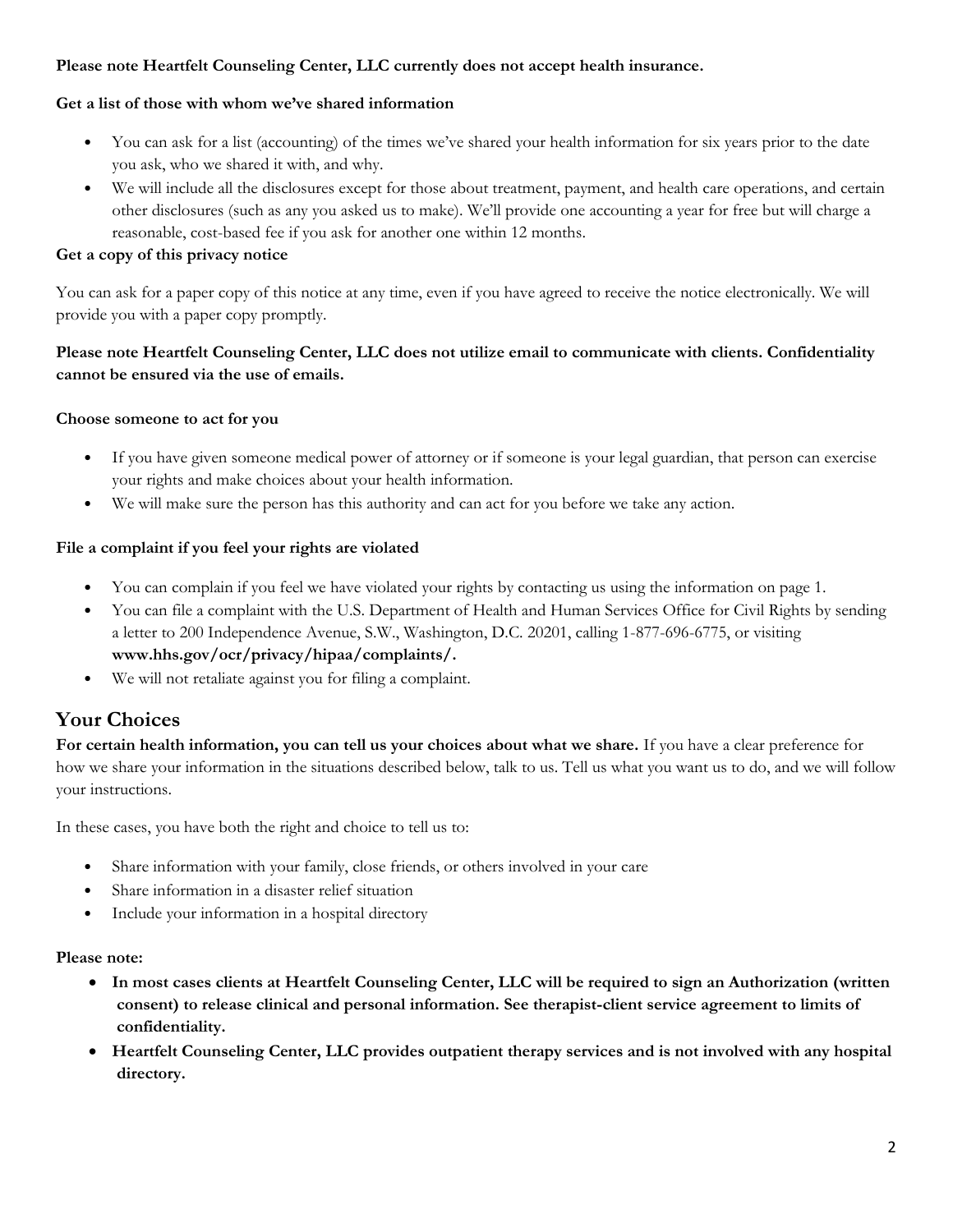If you are not able to tell us your preference, for example if you are unconscious, we may go ahead and share your information if we believe it is in your best interest. We may also share your information when needed to lessen a serious and imminent threat to health or safety.

In these cases we never share your information unless you give us written permission:

- Marketing purposes
- Sale of your information
- Most sharing of psychotherapy notes

## **Please note Heartfelt Counseling Center, LLC will not sell your information and will not use it for marketing purposes.**

In the case of fundraising:

We may contact you for fundraising efforts, but you can tell us not to contact you again.

## **Please note Heartfelt Counseling Center, LLC will not contact you for fundraising efforts.**

## **Our Uses and Disclosures**

## **How do we typically use or share your health information?**

We typically use or share your health information in the following ways.

**Treat you:** We can use your health information and share it with other professionals who are treating you.

**Run our organization:** We can use and share your health information to run our practice, improve your care, and contact you when necessary.

**Bill for your services:** We can use and share your health information to bill and get payment from health plans or other entities.

**Please note: In most cases at Heartfelt Counseling Center , LLC a signed Authorization (written consent) by the client is required to release clinical and personal information. See therapist-client service agreement regarding limits of confidentiality. Above instances may be considered limits of confidentiality. Please note Heartfelt Counseling Center, LLC currently does not accept health insurance.** 

## **How else can we use or share your health information?**

We are allowed or required to share your information in other ways – usually in ways that contribute to the public good, such as public health and research. We have to meet many conditions in the law before we can share your information for these purposes. For more information see: [www.hhs.gov/ocr/privacy/hipaa/understanding/consumers/index.html](http://www.hhs.gov/ocr/privacy/hipaa/understanding/consumers/index.html)**.**

**Help with public health and safety issues.** We can share health information about you for certain situations such as:

- Preventing disease
- Helping with product recalls
- Reporting adverse reactions to medications
- Reporting suspected abuse, neglect, or domestic violence
- Preventing or reducing a serious threat to anyone's health or safety